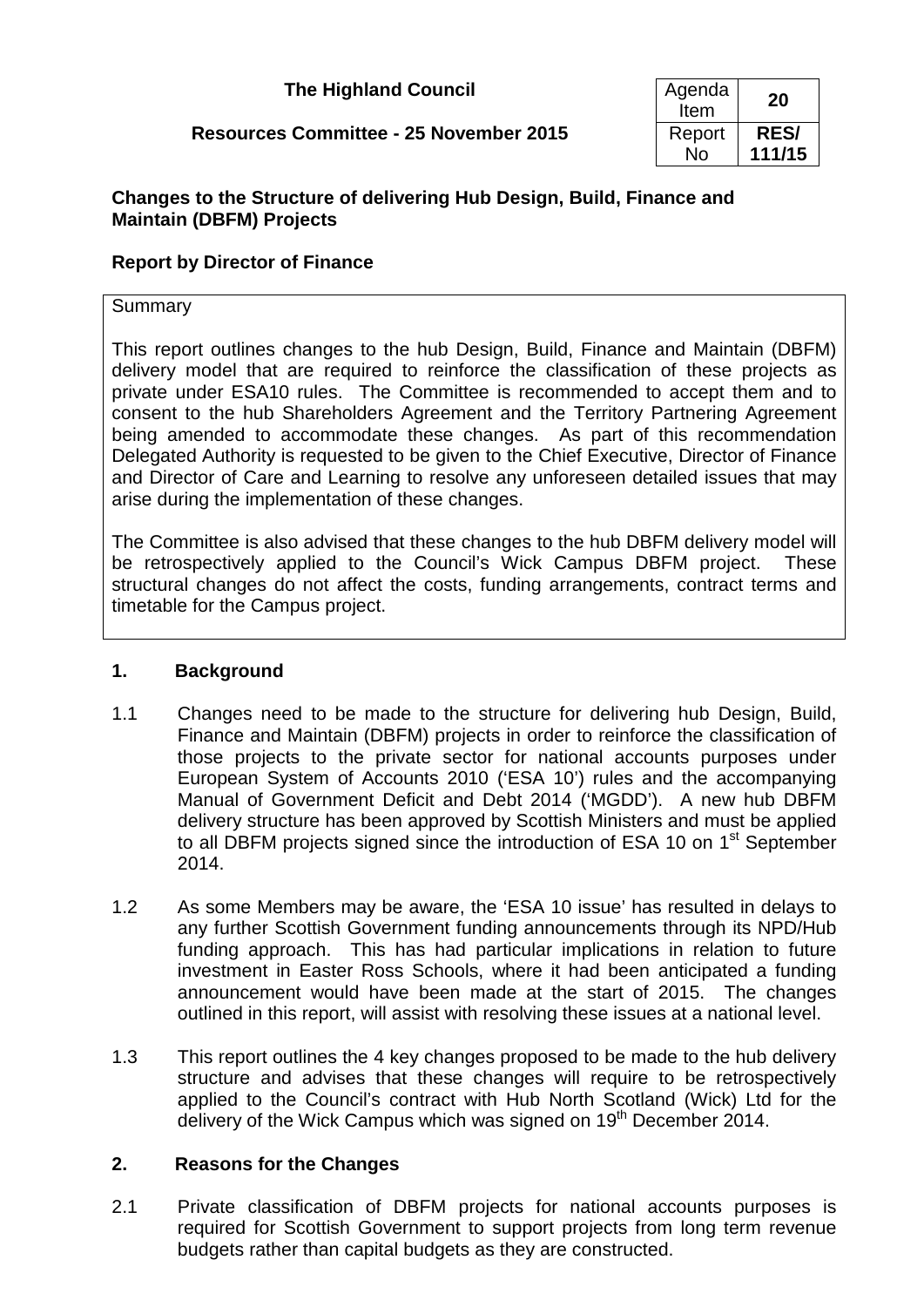- 2.2 The rules under which the national accounts are compiled are set in Europe and under ESA 10, and supporting MGDD, changes have been made to the rules applicable to the classification of projects delivered under public private partnership structures such as hub DBFM.
- 2.3 In order to reinforce the required private classification under the revised rules, Scottish Futures Trust (SFT) has identified that:
	- a) Any perception of public sector control over the delivery company (the sub hubco under the existing structure) must be avoided. This is achieved through the restructuring of that company as a stand-alone DBFM co.
	- b) Public sector financing of projects whether through sub ordinated debt or through capital contributions to projects must be limited in order to maintain clarity of risk transfer to the private sector delivery partner.

## **3. Details of the Changes**

## 3.1 **Changes to the Sub Hubco Delivery Company**

- 3.1.1 The existing structure has the project delivery company as a fully owned subsidiary (a sub hubco) of the Hubco. Under the revised structure the procuring participant for a DBFM project will contract with a company that sits outside of the hubco corporate structure (a "DBFM Co") rather than with a sub hubco as at present.
- 3.1.2 The DBFM Co will be owned 60% by the private sector development partner, 20% by a newly formed private sector charity, 10% by SFT and 10% by the procuring participant. A majority of the DBFM Co directors will be appointed by the private sector developer partner and so the board of the DBFM Co will be under private sector control.
- 3.1.3 The shareholders in DBFM Co will have the right to invest subordinated debt in proportion to their shareholding.

## 3.2 **Changes to arrangements for investing Subordinated Debt in projects**

3.2.1 Under the existing arrangements Participants have the right to invest up to 30% sub ordinated debt in their own and in other participant's projects. Under the new structure this right to invest is limited so that participants have the right to invest 10% of subordinated debt in the DBFM Co delivering their own project.

## 3.3 **Setting Up of a new Charity**

- 3.3.1 A charity will be formed (currently referred to as the Hub Community Foundation ("HCF")) to assist and enhance the delivery of the wider community benefits that are connected with the activities of the hub programme.
- 3.3.2 HCF's purposes will be the advancement of education, the advancement of health, the provision of recreational facilities and the relief of those in need. It will be for the HCF's board of trustees to determine the causes that HCF will support and therefore the public benefit that HCF will deliver.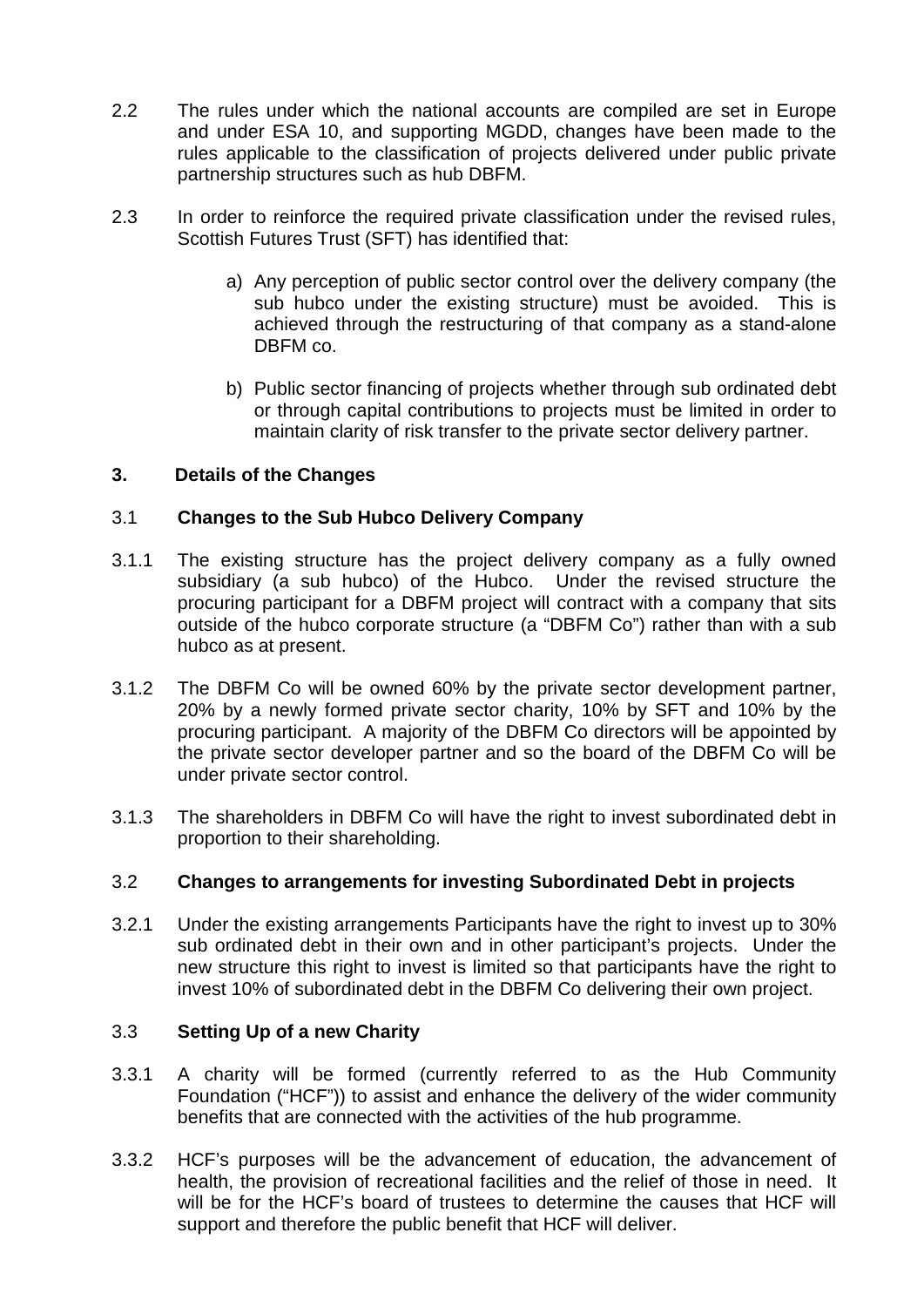- 3.3.3 HCF will be established as a Scottish Charitable Incorporated Organisation and its Board of Trustees will comprise:
	- a) 1 trustee appointed by SFT;
	- b) 1 trustee appointed by the 5 hub private sector development partners; and
	- c) A majority (3-5) of trustees who have an interest in the hub programme and its objectives but are independent of the public sector and the 5 private sector development partners.
- 3.3.4 HCF's members will be the SFT, the 5 private sector development partners and the independent trustees.

## 3.4 **Capital Contributions to DBFM Projects**

- 3.4.1 Under the existing arrangements Participants can make a capital contribution towards the capital costs of the DBFM project. This would reduce the amount of the Annual Service Payment payable by the participant over the term of the DBFM contract.
- 3.4.2 Under the revised structure there will be no public sector capital contributions.
- 3.4.3 Local Authorities which had planned to make capital contributions to DBFM projects will not be able to do so and will have to make an increased contribution to Annual Service Payments in respect of the element of the capital cost it was intending to contribute. The "no better no worse" principle will apply and Local Authorities will not be expected to contribute additional financing costs above those they would have incurred had the capital contribution been supported by PWLB borrowing.

## **4. Implications for The Highland Council**

- 4.1 The implications for the Council are two fold:
	- I. The Council as a participant in Hub North Scotland Ltd needs to formally agree to these changes; and
	- II. As the participant which commissioned the Wick Campus, the Council needs to be aware that these changes will be retrospectively applied to the Wick Campus.

#### 4.2 **Implications as a Participant in Hub North Scotland Ltd**

- 4.2.1 The Council needs to formally agree to these changes and consent to the hub Shareholding Agreement and Territory Partnering Agreement being amended to incorporate these changes.
- 4.2.2 SFT have commissioned Pinsent Masons to draw up the documentation for these changes in each Territory and this work has already been completed.
- 4.2.3 In terms of any challenge to these changes under Procurement Law, SFT commissioned Pinsent Masons to review this risk and Pinsent's conclusion is that:

"We [Pinsent Masons] are of the view that there are strong arguments as to why the Variation should not be considered to constitute a material change and whilst there is a degree of risk associated with the Variation, in our view the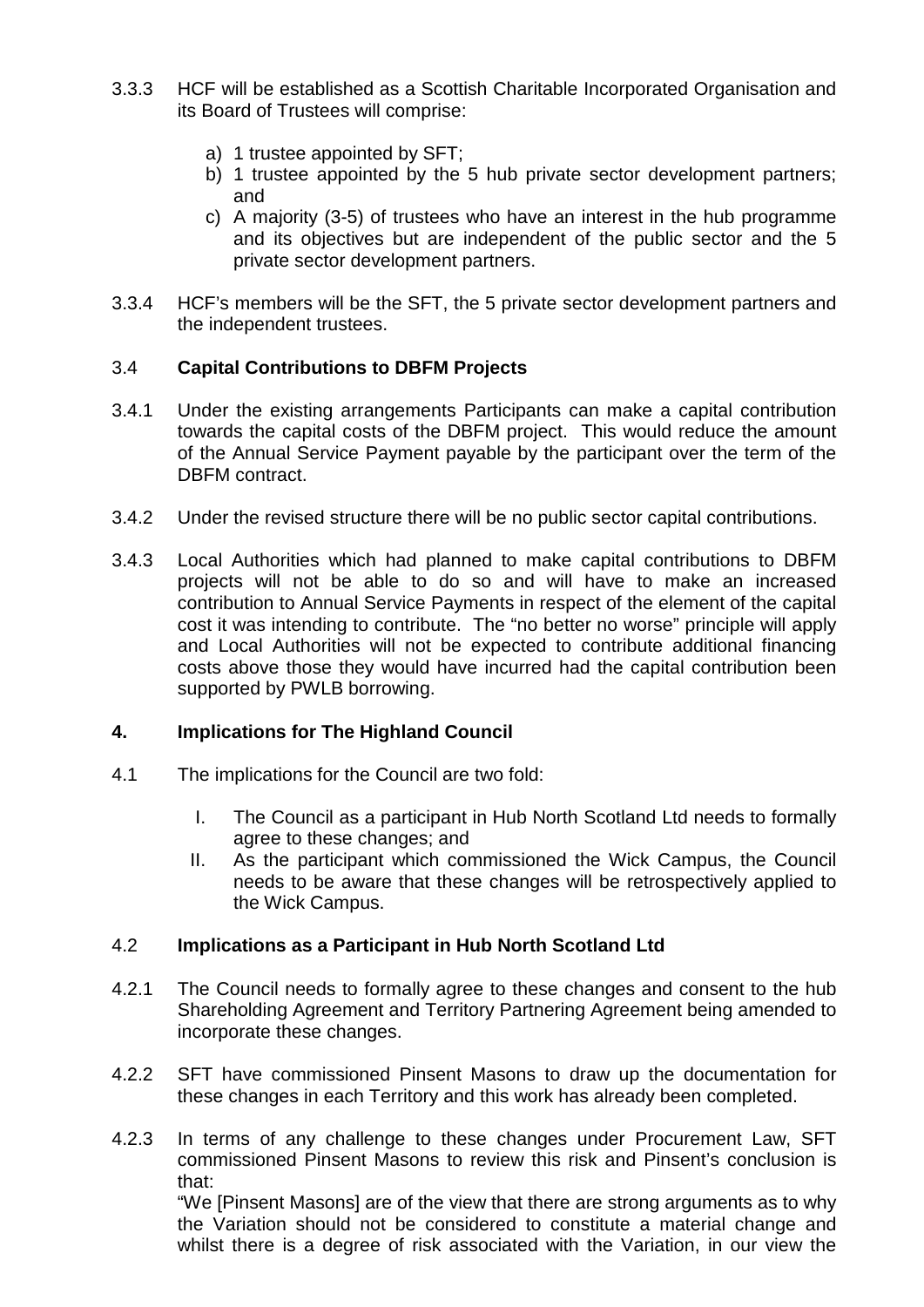likelihood of success of a challenge on grounds of material change is relatively low. Further such risk could be mitigated by publication of a Veat Notice (subject to section 2.6.4(d))." The Veat Notice has been sent to OJEU for publication.

- 4.2.4 Resolution of this ESA10 issue has been a major issue and blockage for the Scottish Government, SFT and Hubco in closing projects and developing new ones. The last projects to be closed, including the Wick Campus project, took place in December 2014 and closure of all other projects has been put on hold since then pending resolution of this ESA 10 issue.
- 4.2.5 At the time of writing 2 Participants in Hub North Scotland have yet to consider the proposals, all the other Participants have already agreed them.
- 4.2.6 It is recommended that the Council agrees to the changes outlined and consents to the hub Shareholder Agreement and Territory Partnering Agreements being amended to reflect these changes. As part of this approval, Delegated Authority is requested to be given to the Chief Executive, Director of Finance and Director of Care and Learning to resolve any currently unforeseen detailed issues which may arise during implementation of these changes.

#### 4.3 **Implications as Participant which commissioned the Wick Campus Project**

- 4.3.1 The only change that will affect the Wick Campus project is the replacement of the current Sub Hubco – Hub North Scotland (Wick) Ltd – by a new DBFM Co. This will involve a restructuring of both the equity and subordinated debt investments and SFT advise that details will be discussed at individual project level with the relevant Participant. Accordingly after all the changes to the hub Shareholding agreement and Territory Partnering Agreement have been made SFT will contact the Council to implement the changes to the delivery model for the Wick Campus project.
- 4.3.2 At this stage it is unclear how the cost of changing project specific contract documents will be funded. SFT are currently working through the project documents on a contract to ascertain the cost of making the changes. After this analysis has been completed SFT will decide on the funding arrangements to be applied. Consequently any liability falling on this Council cannot be estimated until after the SFT decides on the funding approach to be adopted.
- 4.3.3 The project costs, funding arrangements and timetable are not affected by these structural changes. Similarly the terms Project Agreement between the Council and Hub North Scotland (Wick) Ltd (and its successor DBFM Co) will remain unaltered.

#### **5. Implications**

#### 5.1 Resource

There may be a resource implication on the Council in that SFT has yet to decide on the funding arrangements to meet the cost of changing the contract documents for specific projects including the Wick Campus project.